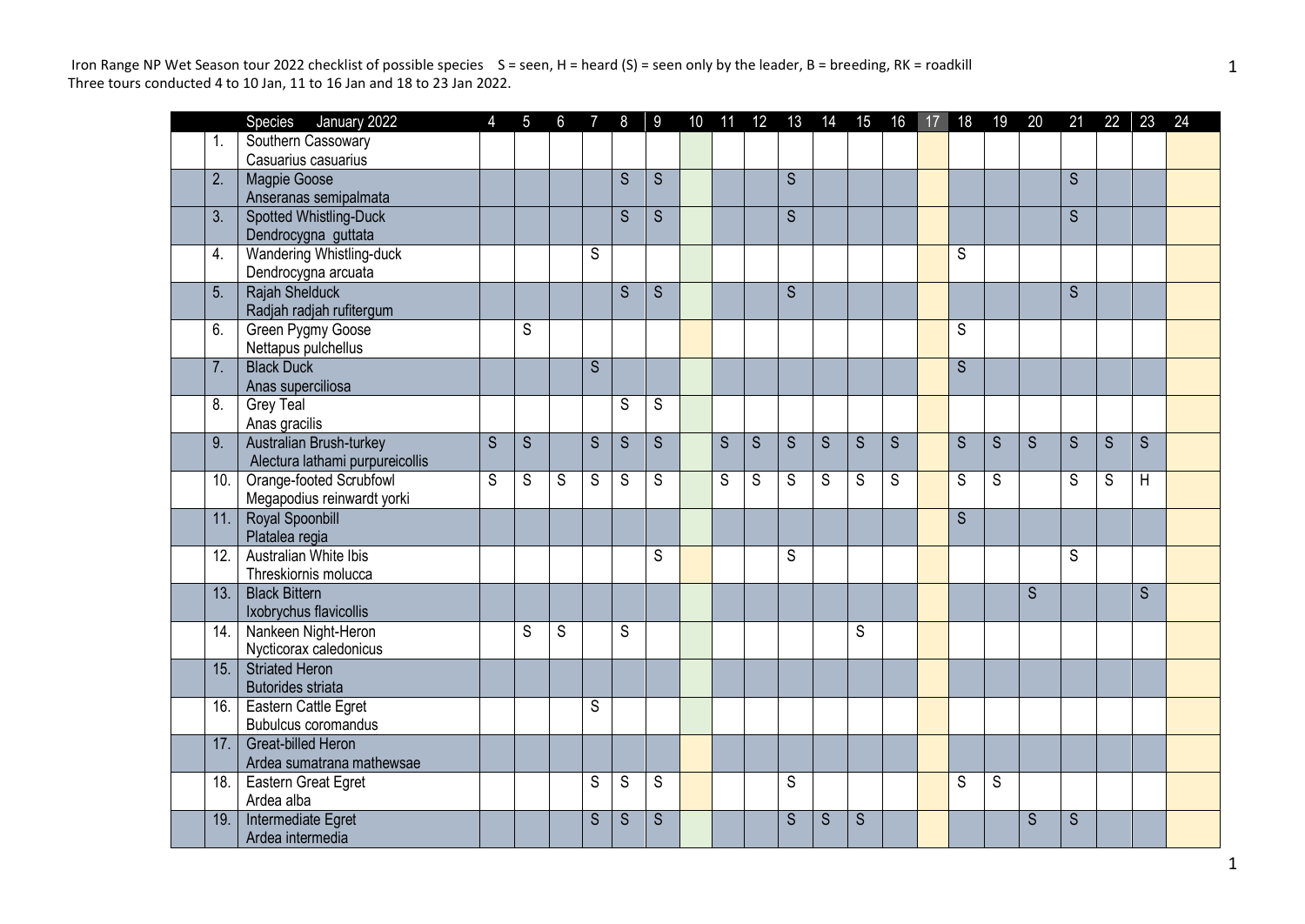| 20.  | Pied Heron                      |   |   | S |                | S | S |   |   | S |   |   |   |  |   |    | S |   |  |
|------|---------------------------------|---|---|---|----------------|---|---|---|---|---|---|---|---|--|---|----|---|---|--|
|      | Egretta picata                  |   |   |   |                |   |   |   |   |   |   |   |   |  |   |    |   |   |  |
| 21.  | White-faced Heron               |   |   |   |                |   |   |   |   |   |   |   |   |  |   |    |   |   |  |
|      | Egretta novaehollandiae         |   |   |   |                |   |   |   |   |   |   |   |   |  |   |    |   |   |  |
| 22.  | Little Egret                    |   |   |   | $\overline{S}$ |   |   | S |   |   |   |   |   |  |   |    |   |   |  |
|      | Egretta garzetta                |   |   |   |                |   |   |   |   |   |   |   |   |  |   |    |   |   |  |
| 23.1 | Pacific Reef Heron (Egret)      |   | S | S |                | S |   | S |   |   |   | S |   |  |   | S  | S |   |  |
|      | Egretta sacra sacra             |   |   |   |                |   |   |   |   |   |   |   |   |  |   |    |   |   |  |
| 24.  | <b>Lesser Frigatebird</b>       |   |   |   |                |   |   |   |   |   |   | S |   |  |   |    |   |   |  |
|      | Fregata ariel                   |   |   |   |                |   |   |   |   |   |   |   |   |  |   |    |   |   |  |
| 25.  | <b>Great Frigatebird</b>        |   |   |   |                |   |   |   |   |   |   |   |   |  |   |    |   |   |  |
|      | Fregata minor                   |   |   |   |                |   |   |   |   |   |   |   |   |  |   |    |   |   |  |
| 26.  | <b>Brown Booby</b>              |   |   |   |                |   |   |   |   |   |   |   |   |  |   |    |   |   |  |
|      | Sula leucogaster                |   |   |   |                |   |   |   |   |   |   |   |   |  |   |    |   |   |  |
| 27.  | <b>Little Pied Cormorant</b>    |   |   |   | S              |   |   |   |   |   |   |   |   |  |   | S. |   |   |  |
|      | Microcarbo melanoleucos         |   |   |   |                |   |   |   |   |   |   |   |   |  |   |    |   |   |  |
| 28.  | <b>Pied Oystercatcher</b>       |   | S |   |                |   | S | S |   |   |   |   |   |  |   |    |   | S |  |
|      | Haematopus longirostris         |   |   |   |                |   |   |   |   |   |   |   |   |  |   |    |   |   |  |
| 29.  | Pacific Golden Plover           | S | S | S | S              | S | S | S | S | S | S |   | S |  |   | S  |   | S |  |
|      | Pluvialis fulva                 |   |   |   |                |   |   |   |   |   |   |   |   |  |   |    |   |   |  |
| 30.  | Red-capped Plover               |   |   |   |                |   |   |   |   |   |   |   |   |  |   | S  |   |   |  |
|      | Charadrius ruficapillus         |   |   |   |                |   |   |   |   |   |   |   |   |  |   |    |   |   |  |
| 31.  | <b>Lesser Sand Plover</b>       |   |   |   |                |   |   |   |   |   |   |   |   |  |   | S  |   |   |  |
|      | Charadrius mongolus             |   |   |   |                |   |   |   |   |   |   |   |   |  |   |    |   |   |  |
| 32.  | <b>Greater Sand Plover</b>      |   |   |   |                |   |   | S |   |   |   |   |   |  |   |    |   |   |  |
|      | Charadrius leschenaultia        |   |   |   |                |   |   |   |   |   |   |   |   |  |   |    |   |   |  |
| 33.  | Whimbrel                        |   | S |   |                |   |   |   |   |   |   |   |   |  | S |    |   | S |  |
|      | Numenius phaeopus               |   |   |   |                |   |   |   |   |   |   |   |   |  |   |    |   |   |  |
| 34.  | <b>Red-necked Stint</b>         |   |   |   |                |   |   |   |   |   |   |   |   |  |   | S  |   |   |  |
|      | Calidris ruficollis             |   |   |   |                |   |   |   |   |   |   |   |   |  |   |    |   |   |  |
| 35.  | Common Sandpiper                |   | S | S |                | S | S |   | S | S |   |   |   |  |   | S  | S |   |  |
|      | Actitis hypoleucos              |   |   |   |                |   |   |   |   |   |   |   |   |  |   |    |   |   |  |
| 36.  | <b>Grey-tailed Tattler</b>      |   |   |   |                |   |   |   |   |   |   |   |   |  |   | S  |   |   |  |
|      | Tringa brevipes                 |   |   |   |                |   |   |   |   |   |   |   |   |  |   |    |   |   |  |
| 37.  | Eastern Osprey                  |   |   |   |                |   |   |   |   | S |   |   |   |  |   |    | S | S |  |
|      | Pandion haliaetus cristatus     |   |   |   |                |   |   |   |   |   |   |   |   |  |   |    |   |   |  |
| 38.  | Pacific Baza                    |   |   |   |                |   |   |   |   |   |   |   |   |  |   |    |   | S |  |
|      | Aviceda subcristata subcristata |   |   |   |                |   |   |   |   |   |   |   |   |  |   |    |   |   |  |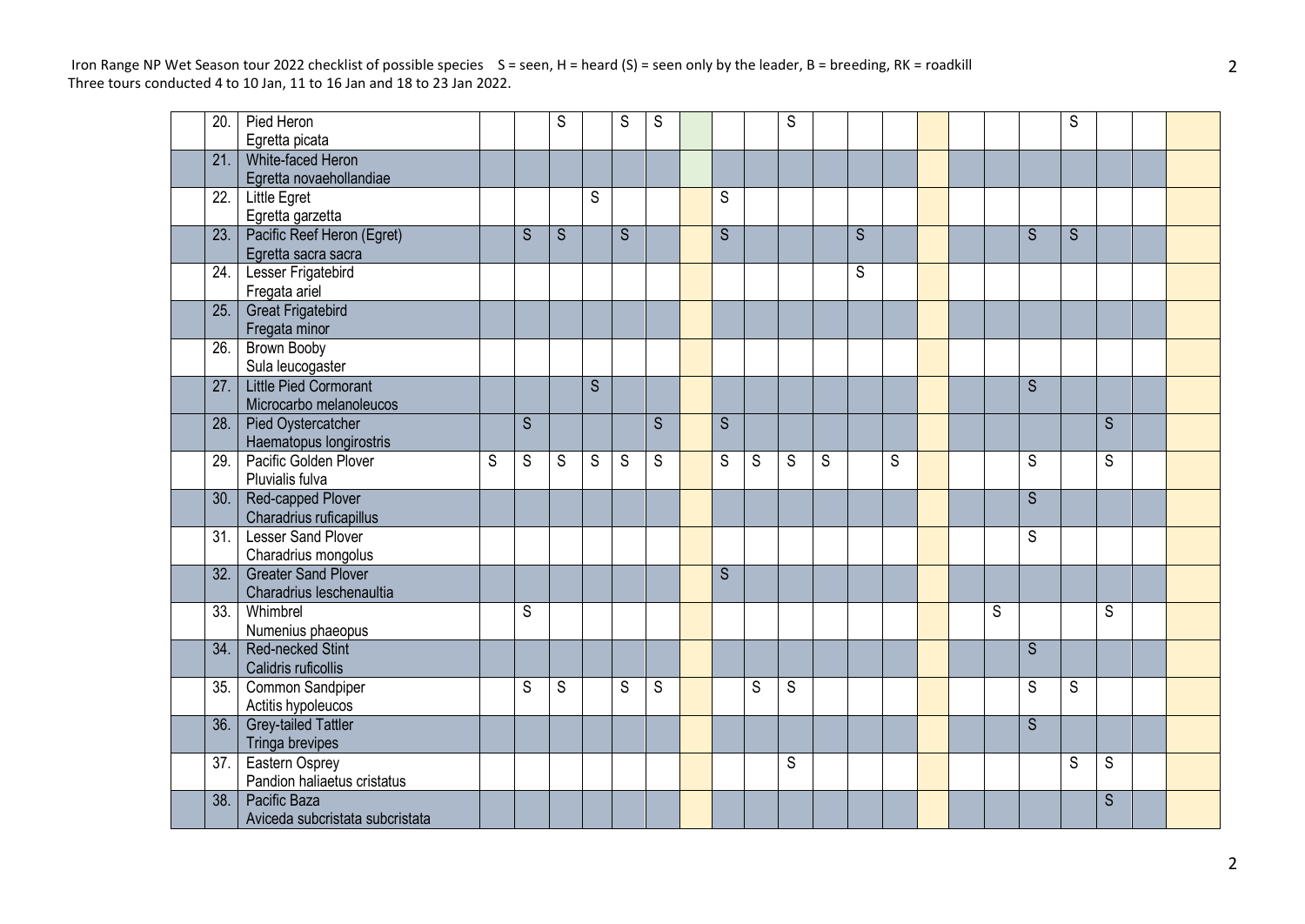|   | 39. | <b>Grey Goshawk</b><br>Accipiter novaehollandiae             |                |   |                         |                | S |                |   |                | (S) | (S) |   |   |                |   |   | S |   | S | S |  |
|---|-----|--------------------------------------------------------------|----------------|---|-------------------------|----------------|---|----------------|---|----------------|-----|-----|---|---|----------------|---|---|---|---|---|---|--|
|   | 40. | <b>Brown Goshawk Northern</b><br>Accipiter fasciatus dedimus |                | S |                         |                |   |                |   |                |     |     | S |   |                |   |   |   | S |   |   |  |
|   | 41. | <b>Whistling Kite</b><br>Haliastur sphenurus                 | $\overline{S}$ |   | $\overline{\mathsf{S}}$ |                | S | S              |   |                |     | S   |   |   | $\overline{S}$ | S |   |   | S | S |   |  |
|   | 42. | <b>Brahminy Kite</b><br>Haliastur indus                      |                |   |                         |                |   |                | S |                |     |     |   |   |                | S |   | S | S |   |   |  |
|   | 43. | White-bellied Sea-Eagle<br>Haliaeetus leucogaster            |                |   |                         |                |   |                |   |                |     |     | S |   |                |   |   |   |   | S |   |  |
|   | 44. | Red-necked Crake<br>Rallina tricolor                         |                |   |                         |                |   |                |   |                |     |     |   |   |                |   |   |   |   |   | S |  |
|   | 45. | <b>Buff-banded Rail</b><br>Gallirallus philippensis mellori  |                |   |                         |                |   |                |   |                |     |     |   |   |                |   |   |   |   |   |   |  |
|   | 46. | Pale-vented Bush-hen<br>Amaurornis moluccana                 |                |   |                         |                |   |                |   |                |     |     |   |   |                |   |   |   |   |   |   |  |
|   | 47. | White-browed Crake<br>Amaurornis cinerea                     |                |   |                         |                |   |                |   |                |     |     |   |   |                |   |   |   |   |   |   |  |
|   | 48. | Purple Swamphen<br>Porphyrio porphyrio melanotus             |                |   |                         |                |   | S              |   |                |     |     | S |   |                |   |   |   |   |   |   |  |
|   | 49. | <b>Bush Stone-curlew</b><br><b>Burhinus grallarius</b>       | H              | S |                         | H              |   |                |   |                |     | H   | H |   | H              |   |   |   |   |   |   |  |
|   | 50. | <b>Masked Lapwing</b><br>Vanellus miles miles                | S              | S | S                       | $\overline{S}$ | S | $\overline{S}$ |   | $\overline{S}$ | S   | S   | S | S | $\overline{S}$ | S | S | S | S | S |   |  |
|   | 51. | <b>Black-fronted Dotterel</b><br>Elseyornis melanops         |                |   |                         |                |   |                |   |                |     |     |   |   |                |   |   |   |   |   |   |  |
|   | 52. | <b>Brown Noddy</b><br>Anous stolidus pileatus                |                |   |                         |                |   |                |   |                |     |     |   |   |                |   |   |   |   |   |   |  |
|   | 53. | <b>Silver Gull</b><br>Chroicocephalus novaehollandiae        |                |   | S                       |                |   | S              |   | $\overline{S}$ |     |     |   |   |                |   |   |   |   |   |   |  |
|   | 54. | <b>Gull-billed Tern</b><br>Gelochelidon nilotica             |                |   |                         |                |   |                |   |                |     |     |   |   |                |   |   |   |   |   |   |  |
|   | 55. | Caspian Tern<br>Larus cachinnans                             |                |   |                         |                |   |                |   |                | S.  |     |   |   |                |   |   |   |   |   |   |  |
| X | 56. | Little Tern<br>Sternula albifrons sinensis                   |                |   |                         |                |   | S              |   | $\mathsf{S}$   |     |     |   |   |                |   |   |   |   |   |   |  |
|   | 57. | Lesser Crested Tern<br>Thalasseus bengalensis torresii       |                |   |                         |                |   | S              |   |                |     |     |   |   |                |   |   |   |   |   |   |  |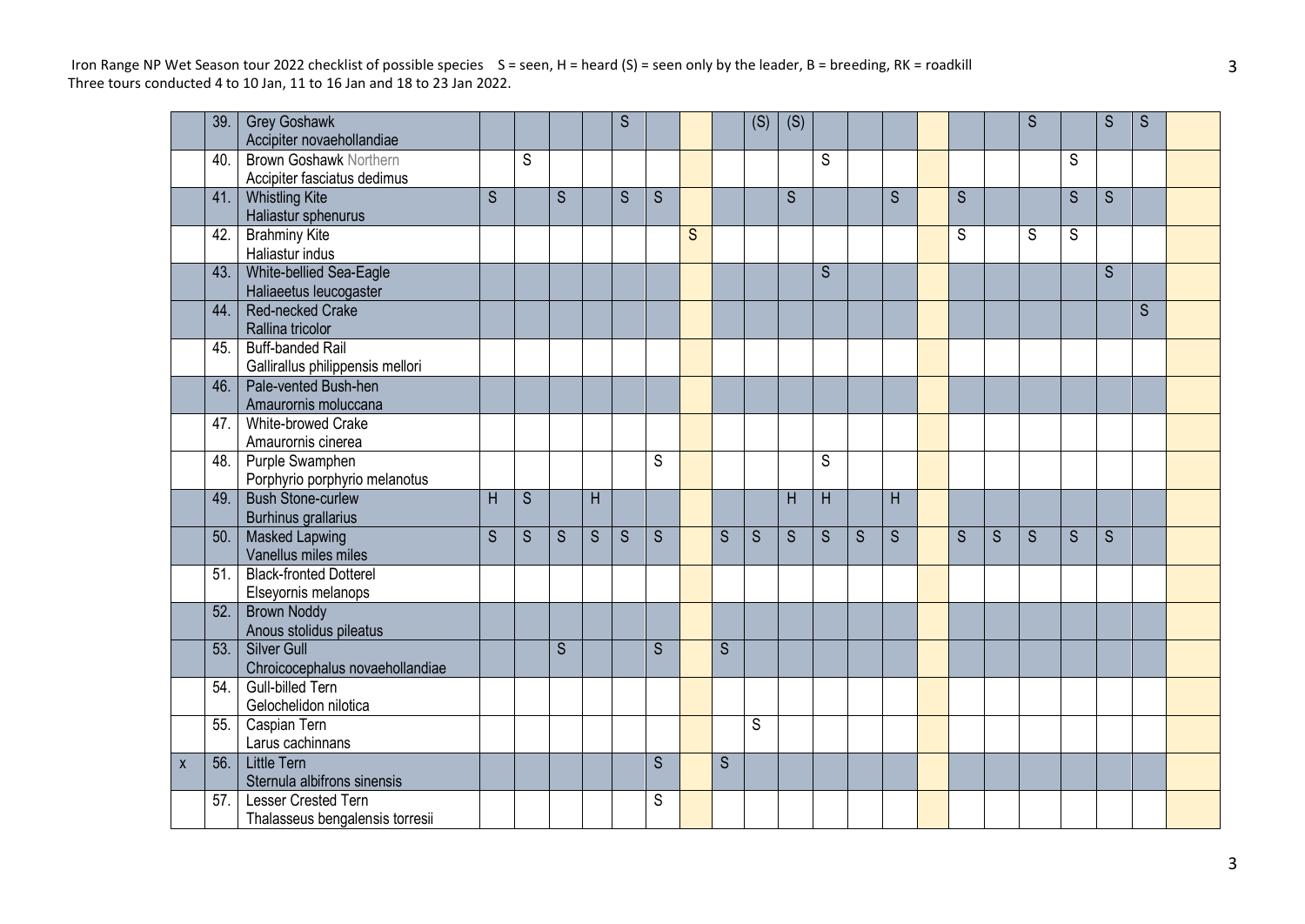| 58. | <b>Greater Crested Tern</b>                                |                         | S              |                |   |                | S              | S              | S              |                |                | S              |                |   |                |              | S              |                         |   |  |
|-----|------------------------------------------------------------|-------------------------|----------------|----------------|---|----------------|----------------|----------------|----------------|----------------|----------------|----------------|----------------|---|----------------|--------------|----------------|-------------------------|---|--|
|     | Thalasseus bergii                                          |                         |                |                |   |                |                |                |                |                |                |                |                |   |                |              |                |                         |   |  |
| 59. | Brown Cuckoo-Dove                                          | $\overline{\mathsf{S}}$ |                |                |   | S              |                | S              | S              | S              | S              | H              |                |   |                | S            | $\overline{S}$ |                         |   |  |
|     | Macropygia phasianella quinkan                             |                         |                |                |   |                |                |                |                |                |                |                |                |   |                |              |                |                         |   |  |
| 60. | Peaceful Dove                                              | S                       |                | S              | S | S              | S              |                | H              | S              |                |                | S              | S |                |              | S              |                         |   |  |
|     | Geopelia striata                                           |                         |                |                |   |                |                |                |                |                |                |                |                |   |                |              |                |                         |   |  |
| 61. | Bar-shouldered Dove (Eastern)                              | $\overline{\mathsf{S}}$ | S              | $\overline{S}$ | S | $\overline{S}$ | $\overline{S}$ | S              | $\overline{S}$ | S              | $\overline{S}$ | $\overline{S}$ | $\overline{S}$ | S | $\overline{S}$ | S            | $\overline{S}$ | S                       | S |  |
|     | Geopelia humeralis humeralis                               |                         |                |                |   |                |                |                |                |                |                |                |                |   |                |              |                |                         |   |  |
| 62. | Torresian Imperial-Pigeon                                  |                         |                |                |   |                |                |                |                |                |                |                |                |   |                |              |                |                         |   |  |
|     | Ducula spilorrhoa                                          |                         |                |                |   |                |                |                |                |                |                |                |                |   |                |              |                |                         |   |  |
| 63. | Wompoo Fruit-Dove                                          | S                       | S              |                | S | H              | H              | S              |                | H              | H              | H              | H              |   | S              | S            | S              | S                       | S |  |
|     | Ptilinopus magnificus assimilis                            |                         |                |                |   |                |                |                |                |                |                |                |                |   |                |              |                |                         |   |  |
| 64. | Superb Fruit-Dove                                          | $\overline{\mathsf{H}}$ | H              |                | H | $\overline{S}$ | $\overline{S}$ | $\overline{S}$ | $\overline{S}$ | $\overline{H}$ | $\overline{S}$ | $\overline{H}$ | $\overline{H}$ | H | $\overline{S}$ | H            | $\overline{S}$ | $\overline{\mathsf{H}}$ | S |  |
|     | Ptilinopus superbus                                        |                         |                |                |   |                |                |                |                |                |                |                |                |   |                |              |                |                         |   |  |
| 65. | Rose-crowned Fruit-Dove (Eastern)                          |                         | S              |                |   | H              |                | S              |                |                | S              |                |                | S |                |              | S              |                         |   |  |
|     | Ptilinopus regina regina                                   |                         |                |                |   |                |                |                |                |                |                |                |                |   |                |              |                |                         |   |  |
| 66. | <b>Pheasant Coucal Northern</b>                            | H.                      | S              | S              | S | S              | S              | H              | S              | S              | S              | S              | S              | S | S              | S            | S              | S                       | S |  |
|     | Centropus phasianinus melanurus                            |                         |                |                |   |                |                |                |                |                |                |                |                |   |                |              |                |                         |   |  |
| 67. | Eastern Koel                                               |                         |                |                |   |                |                |                |                |                |                |                |                |   |                | <sub>S</sub> |                |                         | S |  |
|     | Eudynamys orientalis subcyanocephala                       |                         |                |                |   |                |                |                |                |                |                |                |                |   |                |              |                |                         |   |  |
| 68. | Channel-billed Cuckoo                                      |                         |                |                |   |                |                |                |                | H              |                |                |                |   |                |              |                |                         |   |  |
|     | Scythrops novaehollandiae                                  |                         |                |                |   |                |                |                |                |                |                |                |                |   |                |              |                |                         |   |  |
| 69. | Shining Bronze-Cuckoo Australian                           |                         |                |                |   |                |                |                |                |                |                |                |                |   |                |              |                |                         |   |  |
| 70. | Chalcites lucidus plagosus<br>Little Bronze-Cuckoo Gould's |                         | $\overline{S}$ |                |   |                |                |                |                |                |                |                |                |   |                |              |                |                         |   |  |
|     | Chalcites minutillus russatus                              |                         |                |                | H | H              |                |                | S              | H              |                | H              | H              |   | S              | H            | S              | S                       | H |  |
| 71. | Chestnut-breasted Cuckoo                                   | S                       |                | H              |   |                | H              | S              | S              | H              | H              | H              | H              |   | S              | Η            | H              | S                       | H |  |
|     | Cacomantis c.castaneiventris                               |                         |                |                |   |                |                |                |                |                |                |                |                |   |                |              |                |                         |   |  |
| 72. | <b>Brush Cuckoo Northern</b>                               | H                       | S              | H              | H | H              |                | Н              | H              | S              | H              | H              | H              | S | H              | H            | S              | H.                      |   |  |
|     | Cacomantis variolosus dumetorum                            |                         |                |                |   |                |                |                |                |                |                |                |                |   |                |              |                |                         |   |  |
| 73. | <b>Oriental Cuckoo</b>                                     |                         | $\overline{S}$ |                |   |                |                |                |                |                |                | (S)            |                |   | (S)            |              |                | S                       |   |  |
|     | Cuculus optatus                                            |                         |                |                |   |                |                |                |                |                |                |                |                |   |                |              |                |                         |   |  |
| 74. | Masked Owl                                                 |                         |                | H              |   |                |                |                |                |                | H              |                |                |   |                |              |                |                         |   |  |
|     | Tyto novaehollandiae Kimberli                              |                         |                |                |   |                |                |                |                |                |                |                |                |   |                |              |                |                         |   |  |
| 75. | Barn Owl                                                   |                         |                |                |   |                |                |                |                |                |                |                |                |   |                |              |                |                         | S |  |
|     | Tyto alba delicatula                                       |                         |                |                |   |                |                |                |                |                |                |                |                |   |                |              |                |                         |   |  |
| 76. | <b>Rufous Owl</b>                                          |                         |                |                |   |                |                |                |                |                |                |                |                |   |                |              |                | н                       |   |  |
|     | Ninox rufa meesi                                           |                         |                |                |   |                |                |                |                |                |                |                |                |   |                |              |                |                         |   |  |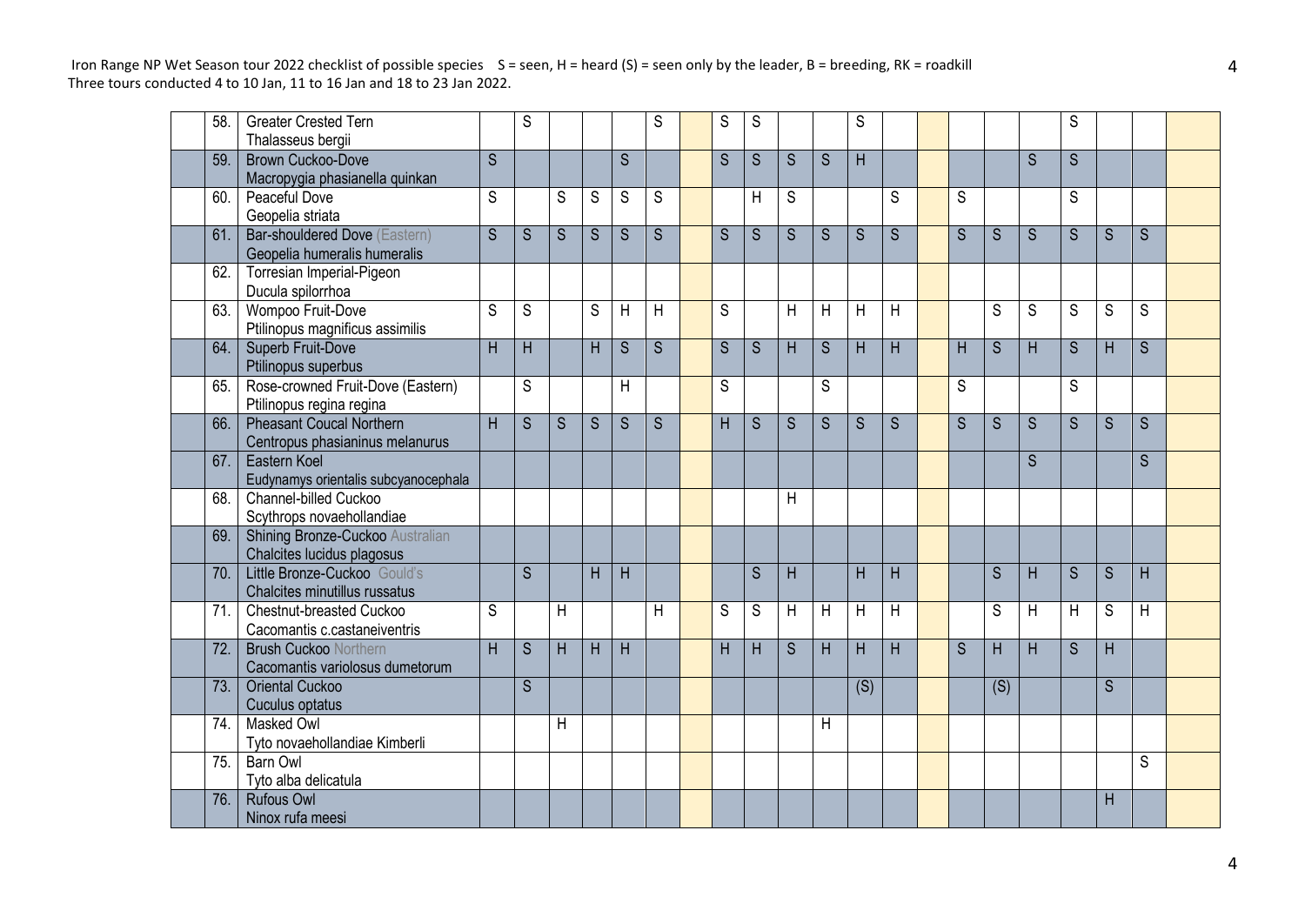| $\overline{77}$ . | Marbled Frogmouth                                                     |                         |                | S           |                |                |   |   | S              |                |                |                         |   |                         | S           |                |                | H |                |  |
|-------------------|-----------------------------------------------------------------------|-------------------------|----------------|-------------|----------------|----------------|---|---|----------------|----------------|----------------|-------------------------|---|-------------------------|-------------|----------------|----------------|---|----------------|--|
|                   | Podargus ocellatus marmoratus                                         |                         |                |             |                |                |   |   |                |                |                |                         |   |                         |             |                |                |   |                |  |
| 78.               | Papuan Frogmouth<br>Podargus papuensis rogersi                        |                         | $\overline{S}$ |             |                | $\overline{S}$ |   |   |                |                |                |                         |   |                         |             |                |                |   |                |  |
| 79.               | Tawny Frogmouth Northern                                              |                         | S              |             |                | S              |   |   | S              |                |                | S                       |   |                         | S           |                |                | S |                |  |
|                   | Podargus strigoides                                                   |                         |                |             |                |                |   |   |                |                |                |                         |   |                         |             |                |                |   |                |  |
| 80.               | Large-tailed Nightjar<br>Caprimulgus macrurus schlegelii              |                         |                |             |                | $\overline{S}$ |   |   |                | S              |                | $\overline{\mathsf{s}}$ |   |                         |             | S              |                |   |                |  |
| 81.               | <b>Australian Swiftlet</b><br>Aerodramus terraereginae terraereginae  | S                       |                |             |                |                | S | S |                | S              | S              |                         |   | S                       |             |                | S              |   |                |  |
| 82.               | <b>Fork-tailed Swift</b><br>Apus pacificus pacificus                  |                         | $\mathsf{S}$   |             | S              |                |   |   | S              |                | S              |                         |   |                         |             | S<br>c200      |                |   |                |  |
| 83.               | <b>Buff-breasted Paradise-Kingfisher</b><br>Tanysiptera sylvia sylvia | $\mathsf S$             | S              | $\mathsf S$ | $\overline{H}$ | $\overline{H}$ | S | S | $\sf H$        | $\mathbb S$    | $\overline{S}$ | $\mathsf S$             | S | $\overline{\mathsf{H}}$ | $\mathsf S$ | $\overline{S}$ | S              | S | S              |  |
| 84.               | <b>Blue-winged Kookaburra</b><br>Dacelo leachii                       | $\overline{S}$          |                | S           | S              | S              | S | S | H              | S              | H              | S                       | H | H                       | S           |                |                | S | <sub>S</sub>   |  |
| 85.               | Forest Kingfisher Eastern<br>Todiramphus macleayii incintus           | S                       | S              | S           | S              | S              | S | S | S              | S              | S              | S                       | S | S                       |             |                | S              | S | S              |  |
| 86.               | <b>Collared Kingfisher Northern</b><br>Todiramphus chloris sordius    |                         | S              |             |                | H              |   |   | S              |                |                |                         |   |                         |             |                |                |   |                |  |
| 87.               | Sacred Kingfisher<br>Todiramphus sanctus sanctus                      |                         |                |             |                |                |   |   |                |                |                |                         |   |                         |             |                |                |   |                |  |
| 88.               | Yellow-billed Kingfisher<br>Syma torotoro flavirostris                |                         | S              |             | $\overline{s}$ | $\overline{H}$ | H |   | $\overline{s}$ | $\overline{H}$ | H              | $\overline{S}$          | H |                         | H           | $\overline{s}$ | $\overline{s}$ | H | $\overline{s}$ |  |
| 89.               | Azure Kingfisher                                                      | $\overline{\mathsf{S}}$ |                |             | S              | H              | S |   | S              | S              |                | $\overline{S}$          |   | S                       |             |                |                |   |                |  |
|                   | Ceyx azureus ruficollaris                                             |                         |                |             |                |                |   |   |                |                | S              |                         |   |                         |             |                |                |   | <sub>S</sub>   |  |
| 90.               | Little Kingfisher Eastern<br>Ceyx pusilla halli                       |                         |                |             | S              |                |   |   | S              |                |                |                         |   |                         |             |                |                |   |                |  |
| 91.               | Rainbow Bee-eater<br>Merops ornatus                                   |                         |                |             |                |                | S |   |                | S              |                |                         |   |                         |             |                | S              |   |                |  |
| 92.               | Dollarbird<br>Eurystomus orientalis                                   |                         |                |             |                |                |   |   |                |                |                |                         |   |                         |             |                |                |   |                |  |
| 93.               | Nankeen Kestrel<br>Falco cenchroides                                  |                         |                |             |                |                |   |   |                |                |                |                         |   |                         |             |                |                |   |                |  |
| 94.               | <b>Australian Hobby Southern</b><br>Falco longipennis longipennis     |                         |                |             |                |                |   |   |                |                |                |                         |   |                         |             |                |                |   |                |  |
| 95.               | <b>Brown Falcon</b>                                                   |                         |                | S           |                |                |   |   |                |                |                |                         |   |                         |             |                |                |   |                |  |
|                   | Falco berigora                                                        |                         |                |             |                |                |   |   |                |                |                |                         |   |                         |             |                |                |   |                |  |
| 96.               | Peregrine Falcon                                                      |                         |                |             |                |                |   |   |                | S              |                |                         |   |                         |             |                |                |   |                |  |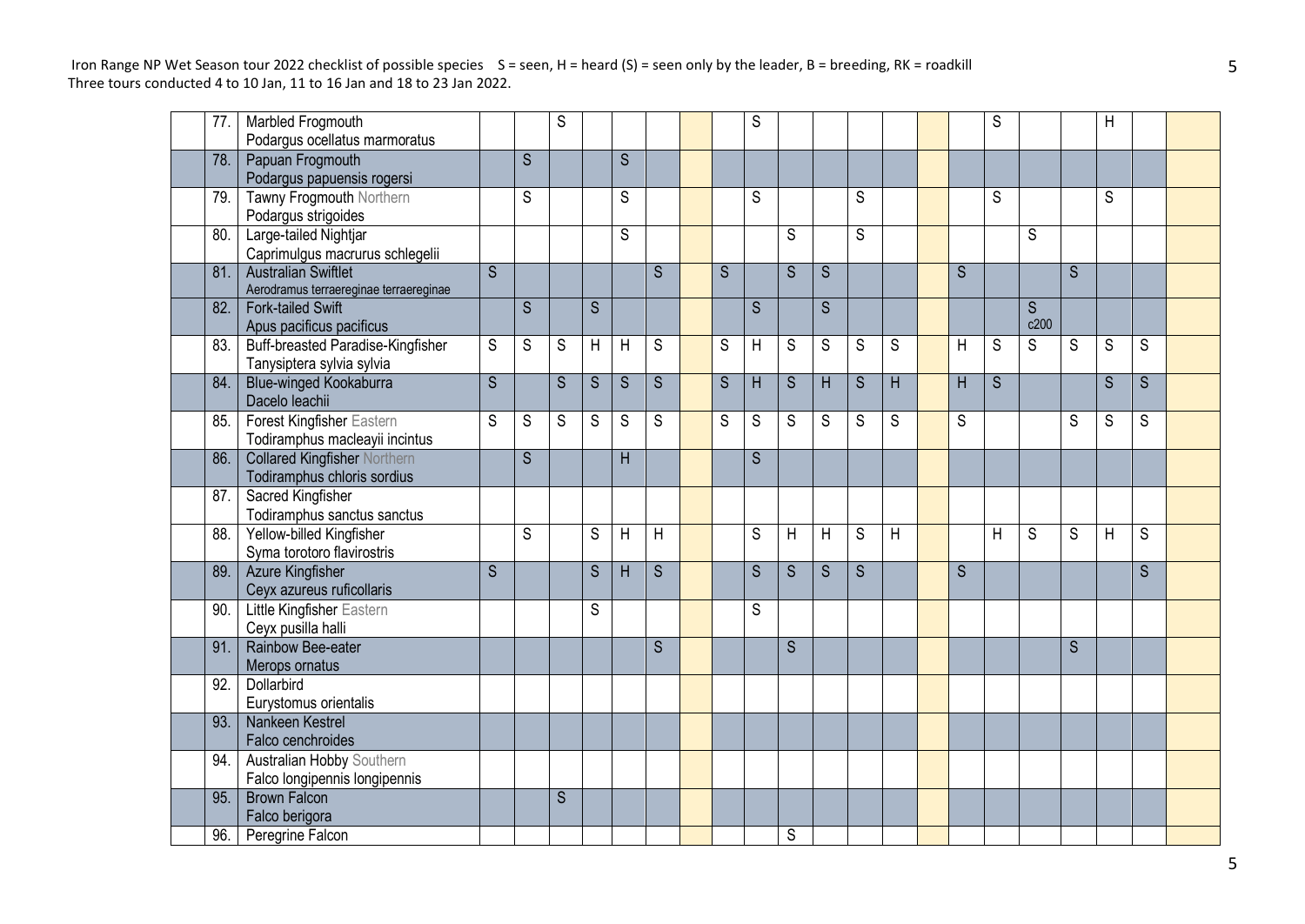|      | Falco peregrinus                         |                         |                |                 |                |                 |                         |   |              |                |                |                |                 |   |                 |                         |                |                |   |  |
|------|------------------------------------------|-------------------------|----------------|-----------------|----------------|-----------------|-------------------------|---|--------------|----------------|----------------|----------------|-----------------|---|-----------------|-------------------------|----------------|----------------|---|--|
| 97.  | Palm Cockatoo Australian                 | $\overline{\mathsf{S}}$ |                | S               | S              | S               | S                       | S | H            | S              | S              | S              | S               | S | S               | S                       | S              | S              | S |  |
|      | Probosciger aterrimus macgillivrayi      |                         |                |                 |                |                 |                         |   |              |                |                |                |                 |   |                 |                         |                |                |   |  |
| 98.  | Sulphur-crested Cockatoo Eastern         | S                       | S              | S               | S              | S               | S                       | S | S            | S              | S              | S              | S               | S | S               | S                       | S              | S              | S |  |
|      | Cacatua galerita galerita                |                         |                |                 |                |                 |                         |   |              |                |                |                |                 |   |                 |                         |                |                |   |  |
| 99.  | Rainbow Lorikeet                         |                         |                |                 |                | S               | $\overline{\mathsf{S}}$ |   |              | S              |                |                |                 | S |                 |                         | S              | $\overline{S}$ |   |  |
|      | Trichoglossus moluccanus septentrionalis |                         |                |                 |                |                 |                         |   |              |                |                |                |                 |   |                 |                         |                |                |   |  |
| 100. | Varied Lorikeet                          |                         |                |                 |                |                 |                         |   |              |                |                |                |                 |   |                 |                         |                |                |   |  |
|      | Psitteuteles versicolor                  |                         |                |                 |                |                 |                         |   |              |                |                |                |                 |   |                 |                         |                |                |   |  |
| 101. | Red-cheeked Parrot                       | S                       | S              | S               | H              | H               | S                       | S | S            | S              | H              | H              | S               | H | S               | S                       | S              | H              | H |  |
|      | Geoffroyus geoffroyi maclennani          |                         |                |                 |                |                 |                         |   |              |                |                |                |                 |   |                 |                         |                |                |   |  |
| 102. | <b>Eclectus Parrot Cape York</b>         | $\overline{\mathsf{s}}$ |                | $\overline{S}$  | $\overline{S}$ |                 | S                       | S | H            | S              | (S)            | $\overline{S}$ | S               | S | S               | $\overline{\mathsf{S}}$ | S              | S              | S |  |
|      | Eclectus roratus macgillivrayi           |                         |                |                 |                |                 |                         |   |              |                |                |                |                 |   |                 |                         |                |                |   |  |
| 103. | Double-eyed Fig-Parrot                   |                         | S              | ${\mathsf S}$   |                |                 | H                       |   | S            | S              | $\overline{s}$ | S              | H               | S |                 |                         | S              |                |   |  |
|      | Cyclopsitta diophthalma marshalli        |                         |                |                 |                |                 |                         |   |              |                |                |                |                 |   |                 |                         |                |                |   |  |
| 104. | Papuan Pitta                             | S                       | H              | H               | H              | H               | H                       | H | S            | H              | S              | H              | H               | H | S               |                         | H              | H              | H |  |
|      | Pitta macklotii digglesi                 |                         |                |                 |                |                 |                         |   |              |                |                |                |                 |   |                 |                         |                |                |   |  |
| 105. | Noisy Pitta                              | Η                       | Η              | H               | H              | H               | $\overline{\text{SB}}$  |   | H            | $\mathsf{H}$   | H              | H              | S               | H | H               | S                       | S              | S              | H |  |
|      | Pitta versicolor simillima               |                         |                |                 |                |                 |                         |   |              |                |                |                |                 |   |                 |                         |                |                |   |  |
| 106. | <b>Black-eared Catbird</b>               | H                       |                | $\overline{S1}$ |                | $\overline{S1}$ |                         |   |              |                |                |                | $\overline{S2}$ |   | $\overline{S1}$ | $\overline{S1}$         | S <sub>1</sub> |                |   |  |
|      | Ailuroedus melanotis-                    |                         |                |                 |                |                 |                         |   |              |                |                |                |                 |   |                 |                         |                |                |   |  |
| 107. | Fawn-breasted Bowerbird                  |                         |                |                 |                | S               | S                       |   |              | S              | S              | S              |                 | S |                 |                         | S              |                | H |  |
|      | Ptilonorhynchus cerviniventris           |                         |                |                 |                |                 |                         |   |              |                |                |                |                 |   |                 |                         |                |                |   |  |
| 108. | Lovely Fairy-wren                        |                         |                |                 |                |                 |                         |   | <sub>S</sub> |                |                |                |                 |   | (S)             | H                       |                | <sub>S</sub>   |   |  |
|      | Malurus amabilis                         |                         |                |                 |                |                 |                         |   |              |                |                |                |                 |   |                 |                         |                |                |   |  |
| 109. | Dusky Myzomela aka Honeyeater            | $\overline{\mathsf{S}}$ | $\overline{S}$ | $\overline{S}$  | $\overline{S}$ | $\overline{S}$  | $\overline{S}$          | S | S            | $\overline{S}$ | $\overline{S}$ | $\overline{S}$ |                 | S | S.              | S                       | $\overline{S}$ | $\overline{S}$ | S |  |
|      | Myzomela obscura harterti                |                         |                |                 |                |                 |                         |   |              |                |                |                |                 |   |                 |                         |                |                |   |  |
|      | 110. Green-backed Honeyeater             |                         | S              | S               |                |                 | S                       |   |              |                |                | S              | S               |   |                 | S                       | S              |                |   |  |
|      | Glycichaera fallax                       |                         |                |                 |                |                 |                         |   |              |                |                |                |                 |   |                 |                         |                |                |   |  |
| 111  | <b>Brown Honeyeater Eastern</b>          |                         |                |                 |                |                 |                         |   |              |                |                |                |                 |   |                 |                         |                |                |   |  |
|      | Lichmera indistincta ocularis            |                         |                |                 |                |                 |                         |   |              |                |                |                |                 |   |                 |                         |                |                |   |  |
| 112. | White-streaked Honeyeater                |                         |                |                 |                |                 |                         |   |              |                |                |                |                 |   |                 |                         |                | S              |   |  |
|      | Trichodere cockerelli                    |                         |                |                 |                |                 |                         |   |              |                |                |                |                 |   |                 |                         |                |                |   |  |
|      | 113. Tawny-breasted Honeyeater           | $\overline{S}$          |                |                 | S              | S               | S                       | S | S            | S              | $\overline{S}$ | $\overline{S}$ | S               | S | H               |                         | S              | S              | S |  |
|      | Xanthotis flaviventer filigera           |                         |                |                 |                |                 |                         |   |              |                |                |                |                 |   |                 |                         |                |                |   |  |
| 114. | Hornbill Friarbird (formerly Helmeted)   | S                       | S              | S               | S              | S               | S                       | S | S            | S              | S              | S              | H               | S | S               | S                       | S              | S              | S |  |
|      | Philemon yorki                           |                         |                |                 |                |                 |                         |   |              |                |                |                |                 |   |                 |                         |                |                |   |  |
| 115. | White-throated Honeyeater (Northern)     |                         |                |                 | S              |                 |                         |   |              |                | S              | $\overline{S}$ |                 | S |                 |                         | S              | S              |   |  |
|      | Melithreptus albogularis albogularis     |                         |                |                 |                |                 |                         |   |              |                |                |                |                 |   |                 |                         |                |                |   |  |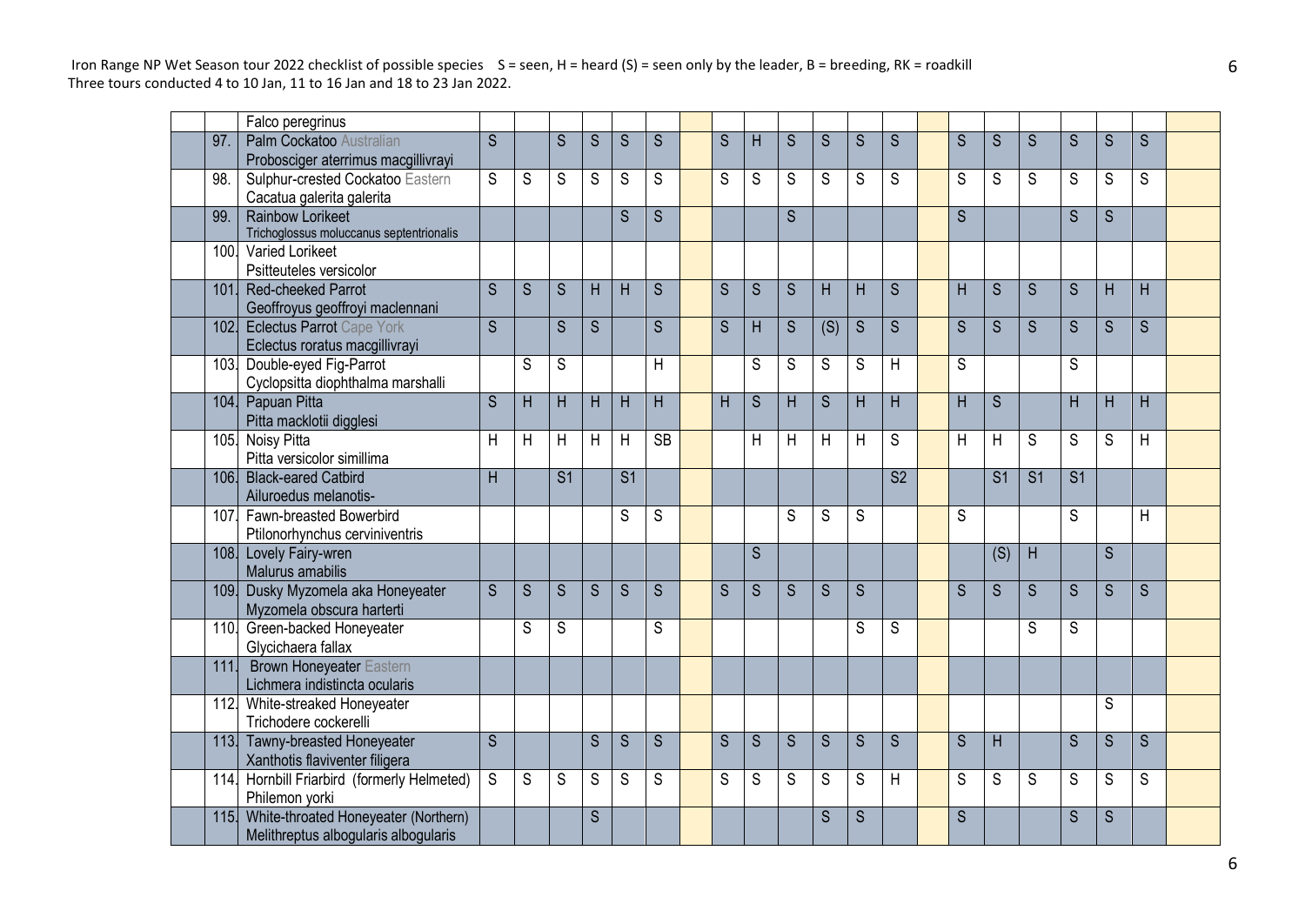|      | 116. Bar-breasted Honeyeater                       |                         |   |                         |                |   |                |   |   |                        |                |                |                 |                |                |   |                |                |   |  |
|------|----------------------------------------------------|-------------------------|---|-------------------------|----------------|---|----------------|---|---|------------------------|----------------|----------------|-----------------|----------------|----------------|---|----------------|----------------|---|--|
|      | Ramsayornis fasciatus                              |                         |   |                         |                |   |                |   |   |                        |                |                |                 |                |                |   |                |                |   |  |
| 117. | Brown-backed Honeyeater<br>Ramsayornis modestus    | S                       | S | S                       | $\overline{S}$ |   | $\overline{s}$ |   |   | S                      | S              |                | $\overline{SB}$ |                |                |   |                | S              | S |  |
|      | 118. Varied Honeyeater Torresian                   |                         |   |                         |                |   |                |   |   |                        |                |                |                 |                |                |   |                |                |   |  |
|      | Lichenostomus versicolor versicolor                |                         |   |                         |                |   |                |   |   |                        |                |                |                 |                |                |   |                |                |   |  |
| 119. | <b>Cryptic Honeyeater</b>                          | S                       | S | S                       | $\overline{S}$ | S | $\overline{s}$ | S | S | $\overline{s}$         | $\overline{s}$ | S              | S               | S              | S              | S | $\overline{S}$ | $\overline{S}$ | S |  |
|      | Microptilotis imitatrix                            |                         |   |                         |                |   |                |   |   |                        |                |                |                 |                |                |   |                |                |   |  |
|      | 120. Yellow-spotted Honeyeater                     | S                       | S | S                       | S              | S | S              | H | S | S                      | S              | S              | S               | S              | S              | S | S              | H              | S |  |
|      | Meliphaga notata notata                            |                         |   |                         |                |   |                |   |   |                        |                |                |                 |                |                |   |                |                |   |  |
| 121. | <b>Tropical Scrubwren</b>                          |                         | S |                         |                |   | S              |   | S |                        | S              | Н              | S               | S              |                |   |                | S              |   |  |
|      | Sericornis beccarii                                |                         |   |                         |                |   |                |   |   |                        |                |                |                 |                |                |   |                |                |   |  |
| 122. | Mangrove Gerygone Eastern                          |                         |   |                         |                |   |                |   |   |                        |                |                |                 |                |                |   |                |                |   |  |
|      | Gerygone levigaster cantator                       |                         |   |                         |                |   |                |   |   |                        |                |                |                 |                |                |   |                |                |   |  |
| 123. | Large-billed Gerygone North Q'ld                   |                         | S |                         |                | S |                | S |   |                        |                |                |                 |                |                |   |                | S              |   |  |
|      | Gerygone magnirostris<br>124. Fairy Gerygone       | S                       |   | S                       |                |   |                | S | S | S                      | S              | S              | S               |                | S              | S | S              | H              | S |  |
|      | Gerygone palpebrosa personata                      |                         |   |                         |                |   |                |   |   |                        |                |                |                 |                |                |   |                |                |   |  |
| 125. | <b>Yellow-breasted Boatbill</b>                    | $\overline{\mathsf{s}}$ | S | $\overline{\mathsf{H}}$ |                |   |                |   | S | $\overline{\text{SB}}$ | H              | H              | $\overline{H}$  |                | $\overline{S}$ | S | H              | H              | H |  |
|      | Machaerirhynchus flaviventer flaviventer           |                         |   |                         |                |   |                |   |   |                        |                |                |                 |                |                |   |                |                |   |  |
| 126. | White-breasted Woodswallow                         |                         |   | S                       |                | S | S              |   |   | S                      |                |                |                 |                |                | S | S              | S              |   |  |
|      | Artamus leucorynchus leucopygialis                 |                         |   |                         |                |   |                |   |   |                        |                |                |                 |                |                |   |                |                |   |  |
| 127. | <b>Black Butcherbird</b>                           | H                       | S | S.                      |                | S | $\overline{S}$ |   | S | H                      | $\overline{S}$ | $\overline{S}$ | $\overline{S}$  | $\overline{S}$ | S              | H | $\overline{S}$ | S              | S |  |
|      | Cracticus quoyi jardini                            |                         |   |                         |                |   |                |   |   |                        |                |                |                 |                |                |   |                |                |   |  |
| 128. | <b>Black-faced Cuckoo-shrike</b>                   |                         |   |                         |                |   |                |   |   |                        |                |                |                 |                |                |   |                |                |   |  |
|      | Coracina novaehollandiae melanops                  |                         |   |                         |                |   |                |   |   |                        |                |                |                 |                |                |   |                |                |   |  |
| 129  | Barred Cuckoo-shrike Australian                    |                         |   |                         |                |   |                |   |   |                        |                |                |                 |                |                |   |                |                |   |  |
| 130. | Coracina lineata<br>White-bellied Cuckoo-shrike CY |                         |   |                         |                | S | S              | S |   | S                      |                |                |                 | S              |                | S | S              | S              | S |  |
|      | Coracina papuensis oriomo                          |                         |   |                         |                |   |                |   |   |                        |                |                |                 |                |                |   |                |                |   |  |
| 131  | <b>Cicadabird Northern</b>                         |                         |   |                         |                |   |                |   |   |                        |                |                |                 | S              |                |   |                |                |   |  |
|      | Coracina tenuirostris                              |                         |   |                         |                |   |                |   |   |                        |                |                |                 |                |                |   |                |                |   |  |
| 132. | Varied Triller Cape York                           | S                       | S | S                       | H              | S | $\overline{S}$ | H | S | $\overline{S}$         | S              | S              | S               | H              | S              | H | S              | S              | S |  |
|      | Lalage leucomela                                   |                         |   |                         |                |   |                |   |   |                        |                |                |                 |                |                |   |                |                |   |  |
| 133. | Varied Sittella Striated                           |                         |   |                         |                |   |                |   |   |                        |                |                |                 |                |                |   |                |                |   |  |
|      | Daphoenositta chrysoptera                          |                         |   |                         |                |   |                |   |   |                        |                |                |                 |                |                |   |                |                |   |  |
| 134. | <b>Grey-headed Whistler Eastern</b>                | $\overline{S}$          | S | H                       |                |   | H              | S | S | $\overline{S}$         | S              | $\overline{S}$ | S               |                | S              | S | H              | H              | S |  |
|      | Pachycephala griseiceps peninsulae                 |                         |   |                         |                |   |                |   |   |                        |                |                |                 |                |                |   |                |                |   |  |
| 135. |                                                    |                         |   |                         |                |   |                |   |   |                        |                |                |                 |                |                |   |                |                |   |  |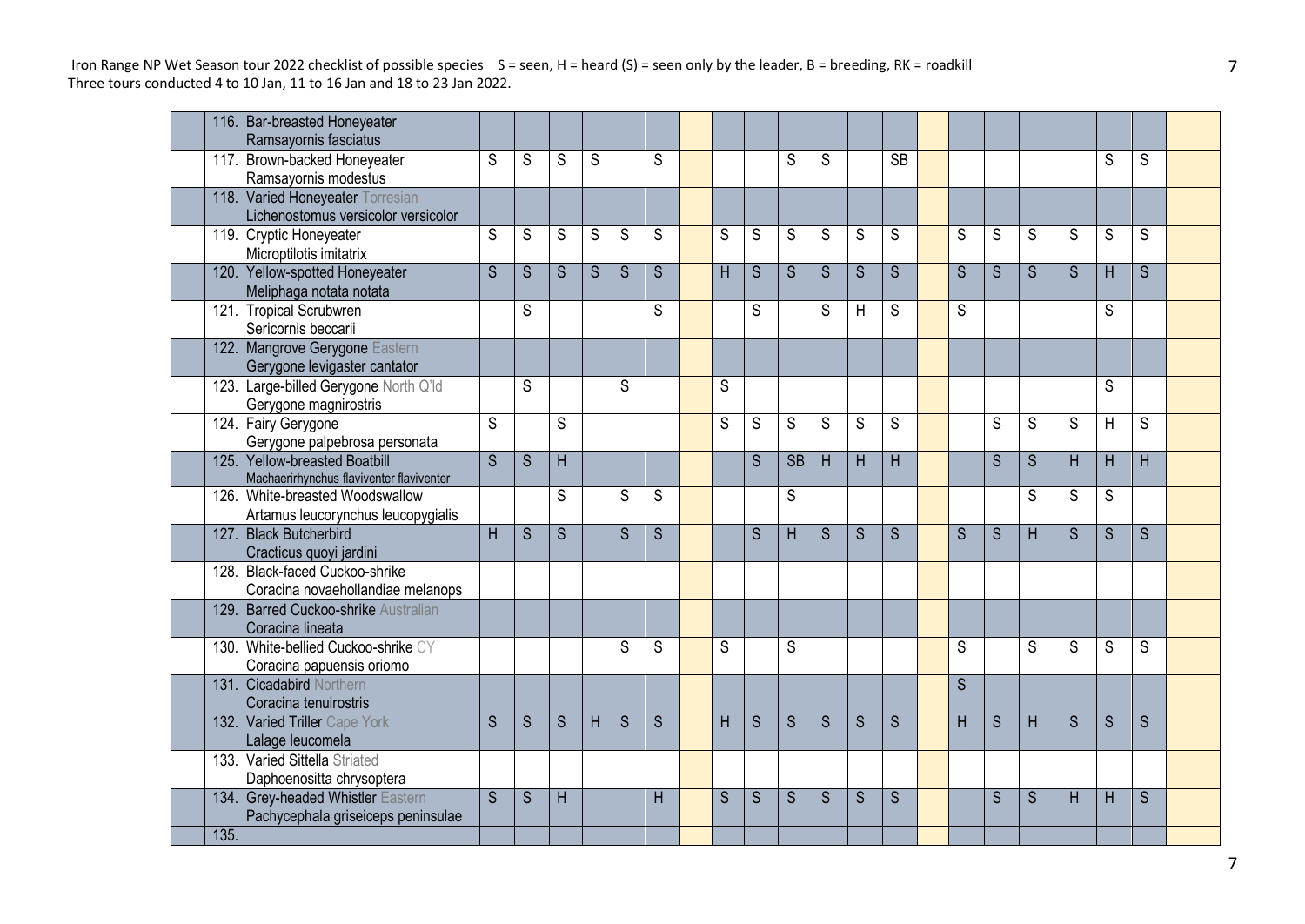| <b>136.</b> | <b>Rufous Whistler</b><br>Pachycephala rufiventris pallida                |           |           |   |   |             |   |   |             |                |                | S              | H            |   |   |             |   |   | S         |  |
|-------------|---------------------------------------------------------------------------|-----------|-----------|---|---|-------------|---|---|-------------|----------------|----------------|----------------|--------------|---|---|-------------|---|---|-----------|--|
| 137.        | Rufous (Little) Shrike-thrush<br>Colluricincla rufogaster normani         | S         | S         | S | S | $\mathsf S$ | S | S | $\mathsf S$ | S              | $\mathsf S$    | S              | S            | S | S | S           | S | S | S         |  |
| 138.        | <b>Australasian Figbird Yellow</b><br>Sphecotheres vieilloti flaviventris | S         | S         | S | S | S           | S |   | S           | $\overline{S}$ | S              | S              | S            | S | S | S           | S | S | S         |  |
|             | 139. Olive-backed Oriole Cape York<br>Oriolus sagittatus grisescens       |           |           |   |   |             |   |   |             |                |                |                |              |   |   |             |   |   |           |  |
|             | 140. Yellow Oriole (aka Green)<br>Oriolus flavocinctus flavocinctus       | S         | S         | H | S | S           | S | H | S           | $\overline{S}$ | $\overline{S}$ | $\overline{S}$ | S            | H | S | S           | S | S | <b>SB</b> |  |
| 141.        | Spangled Drongo<br>Dicrurus bracteatus atrabectus                         | S         | S         | S | S | S           | S | S | S           | S              | S              | S              | S            | S | S | S           | S | S | S         |  |
|             | 142. Rufous Fantail<br>Rhipidura rufifrons                                |           |           |   |   |             |   |   |             |                |                |                |              |   |   |             |   |   |           |  |
|             | 143. Spectacled Monarch<br>Symposiarchus t. albiventris                   | S         | S         |   | S | S           |   |   |             |                | S              | S              | S.           |   |   | <b>SB</b>   |   | S | S         |  |
| 144.        | <b>Black-winged Monarch</b><br>Monarcha frater canescens                  |           | S         |   |   | S           |   |   |             | S              | H              |                |              |   | S | S           | S |   | H         |  |
| 145.        | White-eared Monarch<br>Carterornis leucotis                               |           |           |   | S | S           |   |   | S           | H              |                | $\overline{S}$ | H            |   |   | H           |   | S | S         |  |
|             | 146. Frill-necked Monarch<br>Arses lorealis                               | <b>SB</b> | <b>SB</b> |   |   | H           | S | S | S           |                | S              | S              | S            | H | H | $\mathbb S$ | S | S | <b>SB</b> |  |
| 147.        | <b>Black-faced Monarch</b><br>Monarcha melanopsis                         |           |           |   |   |             |   |   |             |                |                |                |              |   |   |             |   |   |           |  |
| 148.        | Magpie-lark<br>Grallina cyanoleuca neglecta                               |           |           |   |   |             |   |   |             |                |                |                |              |   |   |             |   |   |           |  |
| 149.        | Leaden Flycatcher<br>Myiagra rubecula okyri                               |           | S         | S | S |             | H |   |             | S              | S              | S              |              | S |   | S           | H |   | S         |  |
| 150.        | <b>Shining Flycatcher Eastern</b><br>Myiagra alecto wardelli              | S         | S         |   | S | S           | S |   | S           | $\overline{S}$ |                | <b>SB</b>      | <sub>S</sub> | S | H |             |   | S | S         |  |
| 151.        | <b>Torresian Crow</b><br>Corvus orru cecilae                              |           |           |   |   |             |   |   |             |                |                |                |              |   |   |             |   |   |           |  |
|             | 152. Trumpet Manucode<br>Phonygammus keraudrenii goudlii                  | S         | S         |   |   |             | S |   | S           | S              | S              | S              | S            |   | S |             | S | H | S         |  |
| 153.        | <b>Magnificent Riflebird</b><br>Ptiloris magnificus                       | S         | S         | H | S | H           | S | S | H           | H              | H              | S              | S            |   | H | S           | S | S | S         |  |
| 154.        | White-browed Robin<br>Poecilodryas superciliosa                           | S         |           |   |   |             | S |   |             |                | S              |                |              |   | S |             |   |   | S         |  |